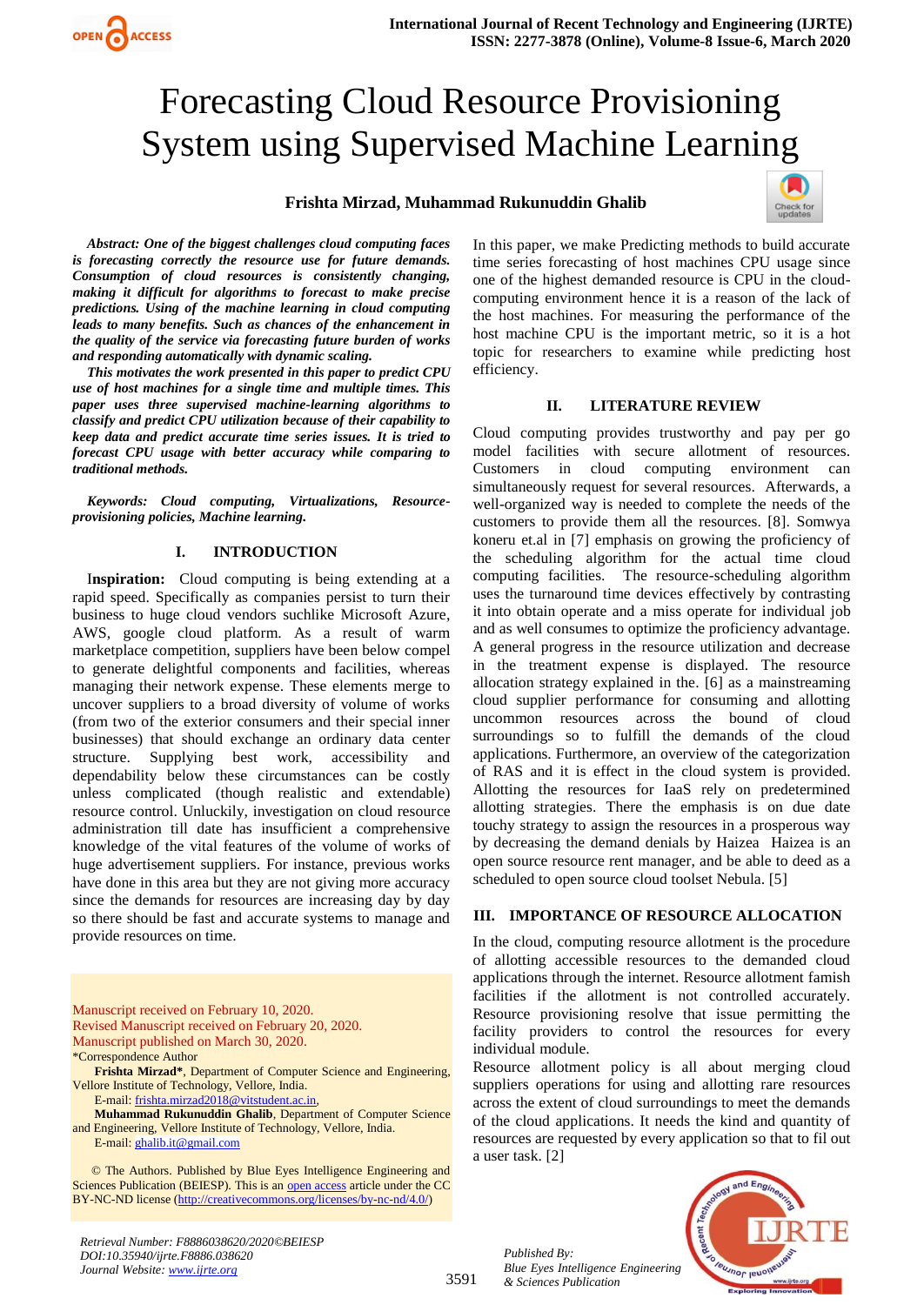# **Forecasting Cloud Resource Provisioning System using Supervised Machine Learning Methods**

The sequence and time of allotment of resources are as well an entry for an ideal RAP. An ideal RAP must prevent the bellow standards as following.

A: **resource controversy**: situation occurs when two or more applicants attempt at the same time to access the alike resources.

B: **Poverty of the resource** occurs when there is no enough resources.

C: **Resource fragmentation**: there are condition arises when the resource are knock down. Despite that, enough resources are available but we will not be able to assign them to users.

D: **over-provisioning** of assets occurs when the applicants gets excess resources than the require one.

E**: Under provisioning** of assets happens when the customer is allocated with less number of the assets than require one.

Before the estimated time to complete a job resource users demands for the resources this may lead to under provisioning of resources.

To prevail the aforementioned disparity we have to get input from both side cloud user and cloud service provider as well.

User's angle inputs are the application requirements and service level agreements and cloud service provider inputs are status of the resources, amount of the resources and availability of the resources service provider inputs to administer resource allotment to host applications by RAP.

The consequence of RAP should fulfill the parameters such as throughput, latency, and response time. Despite the fact that cloud provides authentic resources. It also causes a critical issue in allotting and managing assets automatically among the applications.

From the vision of a cloud provider, forecasting the automatic nature of users, user appeal and application appeal are inoperative. For the cloud applicants in a minimal cost the job should completed. We need an impressive allotment system to suit cloud environment due to limited resources, resource dissimilarity, area limitation, environment requisiteness and automatic nature of resource request.

Cloud assets are contains both hardware and virtual resources. Such that physical resources are shared among, several compute demands thru virtualization and provisioning. The demand for virtualized resources is demonstrated thru a collection of parameters narrating the processing, memory and disk needs that is explained below. Provisioning fulfils the request topography virtual resources to physical ones. On demand basis, the hardware and software resources allotted to users. Virtual machines are rented for scalable computing.[3]

In big systems like clusters, data centers or grids the complexity of finding an optimize resource allocation is exponential. As resource appeal and accumulation can be automatic and unknown, several strategies for resource assigning are suggested. This paper explains four several resource assigning strategies located in cloud perimeter. [8]

## **IV. PROPOSED ARCHITECTURE**

The model accepts demands from users then this demand goes to manager. Manager manages the requests and then the machine learning processor sees which user or customer requested for how many resources based on earlier demand and then asset provisioning operates and scaling decision is

*Retrieval Number: F8886038620/2020©BEIESP DOI:10.35940/ijrte.F8886.038620 Journal Website: www.ijrte.org*

carried out. The right way to determine if a VM is provisioned with the suitable number of virtual CPUs for workload is to revise it is functionality metrics. This give us perception into features like;

- How much time a CPU spend on an application.
- How much time is took by other virtual CPUs on physical host.
- How much time t is utilized by the physical host itself
- How much time the virtual CPU consume idle because they have no work to carry out.
- The time which CPU waits for a physical host when it is serving another virtual CPU is called "CPU steal time".[4]

However, every virtual CPU must be scheduled it is fair distribution of the physical host's central processing unit cycle; the time is not inevitably distributed evenly. In majority cases, CPU steal time is "lost" and CPU steal time "gained" would parity out, though if the percentage is stays high , it lead to problems with web application The amount of time used by physical machine depends on how appropriately each VM is provisioned. When there is, too much over provisioned VMs the host CPU spend more time on scheduling and starting / terminating time slots. In this case, it have many hardware and software interruptions to deal with, while operations are being completed waiting time will be more.

In this paper, I used three machine learning algorithms, random forest, linear regression and XGBoost. The two algorithms random forest and XGBoost are used for classification and accuracy to show how much the model is accurate. Moreover, linear regression is used for predicting the time portion of CPU, which predict and shows in how much time a task will complete by CPU.



**Figure 1: Proposed architecture diagram**

As the below figure shows how the system works, it shows every step that how the process is being done in the systems. How the request goes to request analyzer, after checking of the available resources it is assigned to the customers.





3592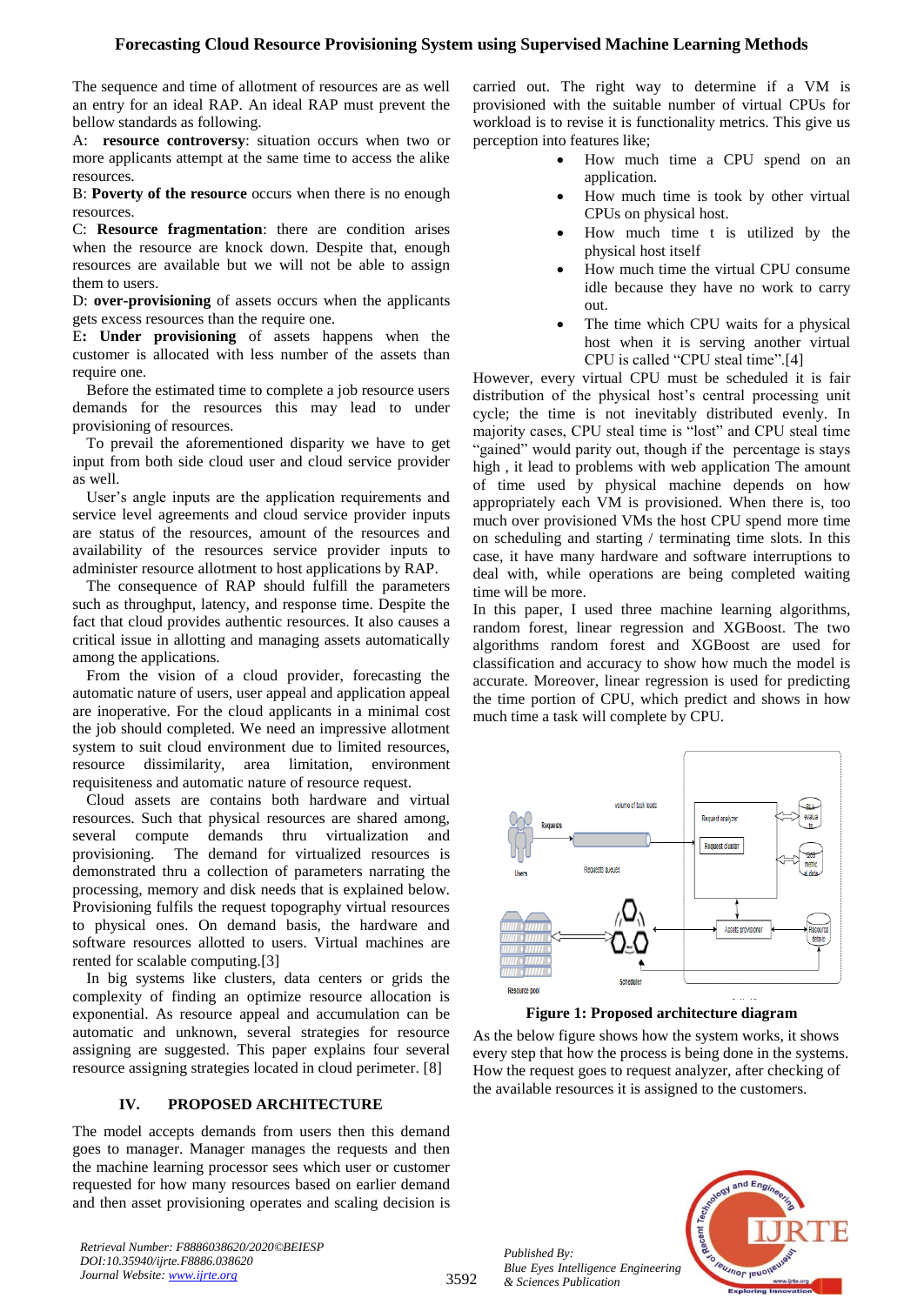



Figure 2 :Proposed architecture flow chart

## **V. METHODOLOGY**

In this part, we discuss our approach for forecasting resource provisioning for web applications using machine learning to improve the proficiency-forecasting model. Many authors in making forecasting models have investigated random forest and linear regression. Lately XGBoost a powerful classification method has been getting considerably fame.

## **5.1.XGBoost**

XGBoost stands for extreme Gradient Boosting. XGBoost is the accomplishment of gradient boosted decision trees layout for speed and proficiency.

It is an accomplishment of gradient boosting machines constructed by Tianqi Chen, with allotments from several developers. It is related to a wide set of tools under the distributed machine learning association or DMLC [3].

XGBoost is a library you can configure it and download it on your machine. Then you can access this library through different interfaces. The XGBoost library is laser centralized on computational speed and model efficiency. XGBoost suggest many number of advanced features or characteristics.

### **5.2 Three main shape of XGBoost are:**

Slope boosting: this algorithm is also called gradient or slope boosting machine containing the acquisition rapidity.

Accidental slope boosting: it takes the sample of the row and column and then column per levels.

Arrange slope boosting: with both L1 and L2 regularization**.**

#### **5.3. System features:**

**•** During the training parallelization of tree structure by using all your CPU cores.

By using a cluster of machines and distributed computing to train huge models.

The large data set that do not fit into memory use out of core computing.

•To make best use of hardware optimize the cache of the data structure and algorithm.

Algorithm features: the accomplishment of the algorithm was engineered for performance of computing and memory assets. The design aim was to build the best use of available assets to train the model .there are some key algorithms accomplishment characteristics are mentioned below:

**•**Sparse Aware accomplishment to handle missing values automatically.

*Retrieval Number: F8886038620/2020©BEIESP DOI:10.35940/ijrte.F8886.038620 Journal Website: www.ijrte.org*

•To support parallelization of tree structure use block structure.

•To boost an already fitted model on new data do continue the training.

## **5.4. What algorithm does XGBoost use?**

The XGBoost library accomplishes slope boosting decision tree algorithm. This algorithm has different names, gradient boosting, multiple additive regression trees, stochastic gradient boosting or gradient boosting machines.

To correct the existence model errors we add new models and boosting is an ensemble technique. These models are added in a sequential manner until there no more improvement can be made.

In gradient boosting by creating new models to predict the errors of previous models then we put all these predictions together to make the last prediction this is called gradient boosting when adding new models it minimizes the loss by using gradient decent algorithm. this algorithm supports both classification predictive modeling problem and regression.[4]

## **VI. RANDOM FOREST CLASSIFIER**

Random forest algorithm works as a large collection of decorrelated decision trees. It creates many decision trees and use them to make a classification. That is why it is technique based on the bagging technique.

Random forest or random forest decision tree is a method operates by constructing multiple decision trees during training phase.

The decision of the majority tree is chosen by the random forest as the final decision. [9]

## **VII. LINEAR REGRESSION**

"The road to machine learning starts with Regression" Regression is a parametric technique used to predict continuous (dependent) variable given a set of independent variables. It is parametric in nature because it makes certain assumptions (discussed next) based on the data set. If the data set follows those assumptions, regression gives incredible results. Otherwise, it struggles to provide convincing accuracy the linear regression is a supervised learning algorithm in machine learning. It operates regression tasks. Based on the independent variable regression models an objective forecasting. This algorithm is used for searching out the correlation between parameters and predicting. There are various regression models for different purpose based-on sort of the relationship among independent and dependent variables, they viewing it and how many independent variables are used. Linear regression is used for task forecasting a dependent variable (y) based upon unrelated variable (x). Therefore, regression method figure out a linear relation among x (input), and y (output). Therefore it is name is linear regression. [9]

$$
Y = W_0 + W1 * X1... + W_n * X_n
$$

While,

3593

n= number of input variables

 $x_i$  is the ith input

 $W_{i}$  is the coefficient of the ith input

W0 is called interception and add more degree of freedom to the linear regression.



*Published By: Blue Eyes Intelligence Engineering & Sciences Publication*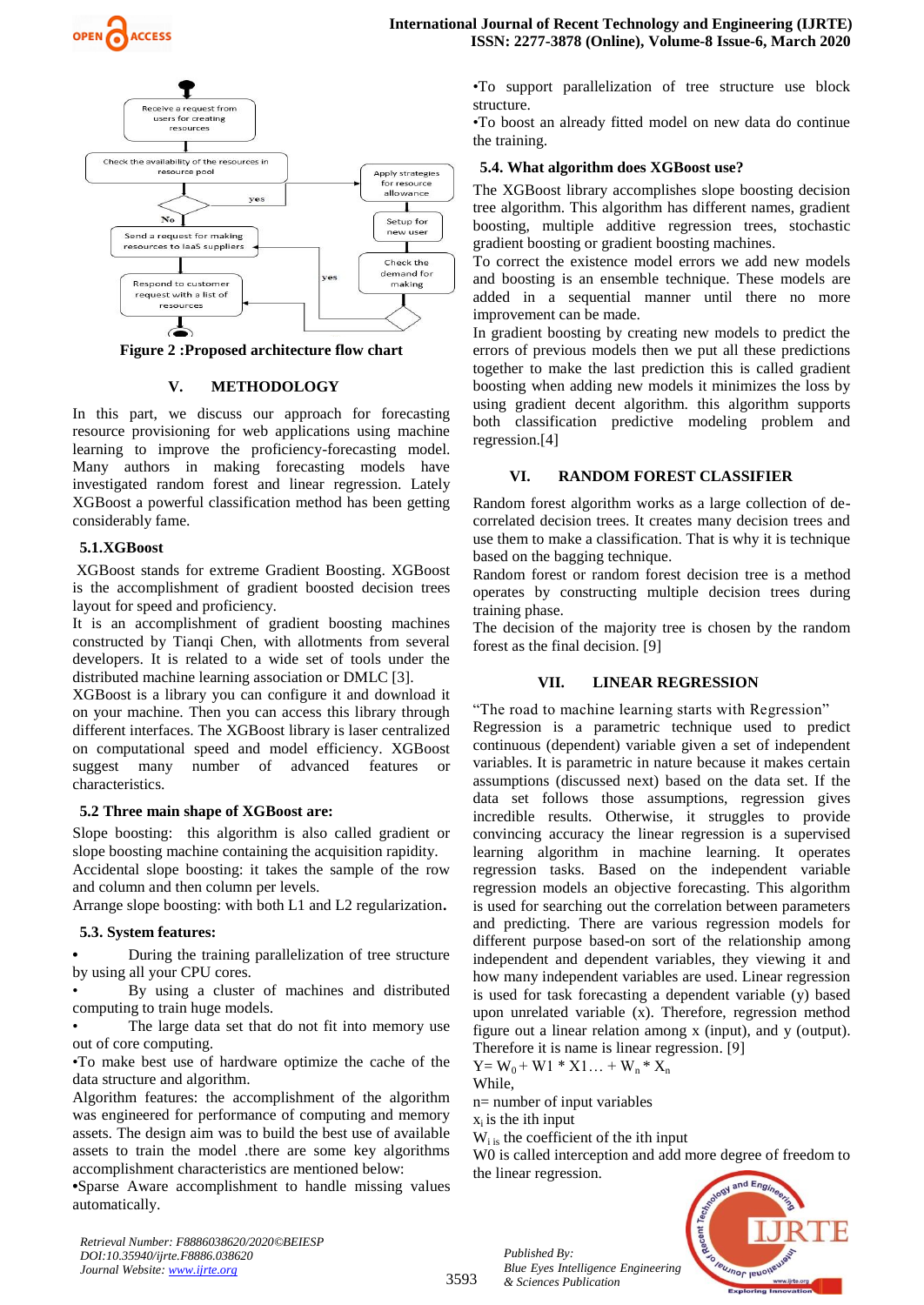# **VIII. CONDUCTED EXPERIMENT**

In this paper the following experiments are performed. The first test implicates comparison of all the algorithms and techniques operation of the training data. The second test will measure the efficiency of the every algorithm on the testing data. The aim of this test is to check if the algorithms are able of giving a better overall efficiency on the data it has not seen. The third test will measure how far into future the algorithms (random forest, XGBoost, linear regression) can predict. The outcome of these test will be exciting as it will be useful to data centers management systems to prior how much CPU is utilized on every host until situation like migration can happen. This test will measure the accuracy of the network for forecasting CPU usage in advance to onestep into future.

## **8.1. Details of the conducted Experiment**

## **a. Dataset**

The com- active db is a set of a computer systems activity scales. This data was gathered from a sun SPARC station 20/712 with having 128 Mbytes of memory operating in a several user university department. Consumers shall be doing a huge diversity of works like from reaching the internet, altering files or rushing very CPU-limit programs. The last data was captured consistently on two distinct reasons. On both reasons, system activity was collected each 5 seconds. The last dataset is adopted from both reasons with same numbers of observations came from every set cycle in accidental arrangement.

## **b. Trained Models**

Firstly the model is trained with CPU utilization data set by using three machine learning method. Afterwards using of the same dataset, we instruct a new model for the tworesponse time and throughput. I have used the following metric RMSE- root mean square error parentage of observations whose prediction accuracy is 90.36% of authentic value to measure both training and testing output of the model. I have two-model first one is the response time the throughput and second one is CPU usage. I used python language with pycharm ide for making models using Random forest, linear regression and XGBOOST algorithms. [3]

# **c. Testing of the Models**

The training to testing ration of the 90 to 91 % this gave ideal forecasting output for the model. This is on the basis of the records from the older works in [7, 8] related virtual machine start up time and encourage from the work of [10].

# **IX. RESULTS**

The aim of this survey work are to check out the accuracy of the selected machine methods in predicting future resource utilization to combine SLA into the forecasting model. CPU usage forecasting model and SLA acknowledgment time forecasting are used to obtain and fulfil the aims. The first model which I have used random forest algorithm has the accuracy ratio of 90.6

The Second model using XGBoost algorithm has the accuracy ratio of 90.326. These result shows that how accurate are these algorithms for predicting the future resource usage.

# **X. COMPARISON OF THE APPLIED ALGORITHMS WITH OTHER ALGORITHMS**

The below table shows different algorithms accuracy and root mean square error. This is how we can choose among these algorithms the one with highest accuracy and less root mean square error for our system. The accuracy of algorithms used in [12], neural network (NN) 77%, support vector regression (SVR) 60 %, linear regression (LR) 74%. With comparison to these algorithms, the algorithms, which are used in this paper used, have the high accuracy of more than 90%. Random forest accuracy 90.3 %, XGBoost accuracy 90.1%. The linear regression a supervised machine algorithm is used to show the relationship between two variables, independent variable (x) and dependent variable (y) uses the root mean square error, this function shows the error between predicted values and actual values the lesser the error the accurate the model will be. [12]

#### **Table 1. Different algorithms RMSE comparison** Accuracy RMSE PRED Model

| <b>NN</b>    | 77 | 8.67 | 0.77 |  |
|--------------|----|------|------|--|
| <b>SVR</b>   | 60 | 6.75 | 0.60 |  |
| usanca<br>LR | 74 | 6.72 | 0.74 |  |

The above table shows the different metrics comparison of different algorithms

**Table 2. Used algorithms accuracy comparison** Model Accuracy RMSE PRED

| <b>Random forest</b> | 90.1 | nil | 0.906 |  |
|----------------------|------|-----|-------|--|
| <b>XGBoost</b>       | 90.3 | nil | 0.903 |  |
| LR                   | 74   | 9.0 | 0.9   |  |

This table shows the accuracy of the algorithms which I have used in this experiment. The accuracy of the random forest algorithm is 90.1 and XGBoost (extreme gradient boosting) is 90.3. and the linear regression which an essential statistic method which is used for prediction of the numerical applications while both output (target class, feature ) and attribute and features are numeric. The output is shown in a linear manner that is the combination of the attributes with Predefined weights Y=  $W_0 + W_1 * X_1...$  $W_n * X_n$ 

While,

n= number of input variables

 $x_i$  is the ith input

 $W_{i}$  is the coefficient of the ith input

W0 is called interception and add more degree of freedom to the linear regression.

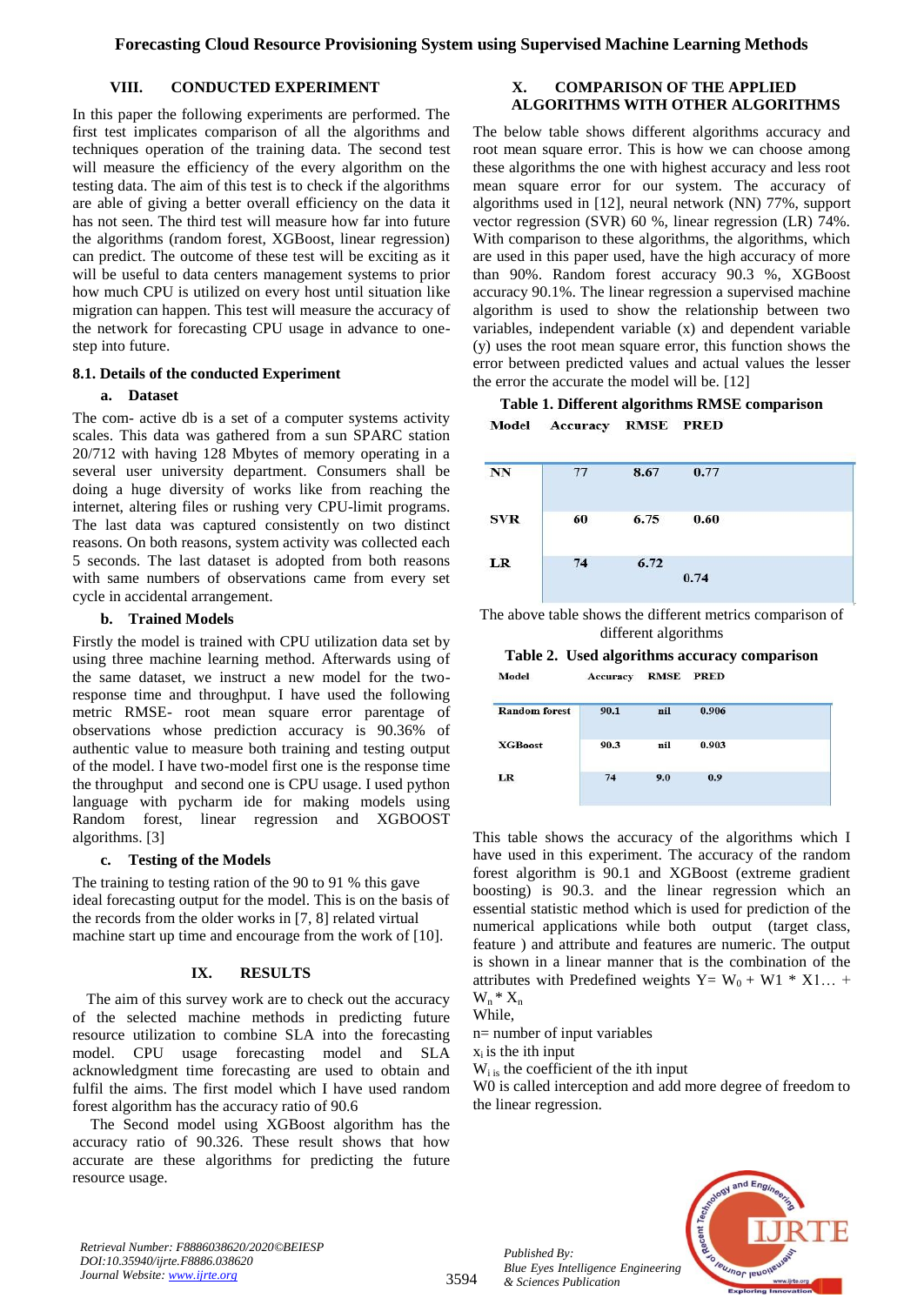

## **XI. CPU USAGE PREDICTION**

We take into account two load-test runs, in which the precise system was subjected to two various loads. Below tables are the statistics of the two run systems, which was measured during the run time. Table 1.

**Table 3. System one statistic** 

Run 1 ----- BUSY TIME 1,159,299 # CPU times are in hundredths of a second IDLE\_TIME 286,806 OS\_CPU\_WAIT\_TIME 1,621,100 %busy 80.17 response time 0.2 # seconds

**Table 4. System two statistic** 

Run 2 --------- BUSY\_TIME 1,305,666 IDLE\_TIME 125,475 OS\_CPU\_WAIT\_TIME 5,071,200 %busy 91.23 response time 1.5

Even though CPU utilization was pretty high in both situation, but their operation could not have been more variant. Response time of the Run 1 was 200 ms while the response time of the Run 2 was 1500 ms. It is estimated that the single transaction takes 200 ms time. Therefore, run 1's reply time is similar as the base line number though the CPU utilization was as upper as 80%.

in a manner in case a system is operating at 20 % CPU , it simple means you are spoiling 80% CPU. In trading terms, this means you are spoiling costly money. Actually, it was stated that CPU time is not a thing, which you can save it in a bank for later usage.

In the load test which we have done in run 2 OS-CPU-WAIT –TIME of 5071200 vs the BUSY-TIME of 1305666 says that the system consumed 4 times the time waiting for the CPU to become accessible better than exactly running on it. It is cause of there were more processes ready to execute that there were CPUs accessible. In an individual CPU system when the load is smaller then 1 it indicates an average, each process which required the CPU can use it instantly free of being closed. Inversely while the load is bigger then 1, it indicates on average, right there have been processes prepared to execute, yet may not because of un availability of the CPUs.[11]

So there is a big difference between 100 using of CPU and workload = 1 and workload = 10 and CPU usage. A system consist of multiprocessor, number of the load with number of CPU may be interpreted together. For instance while the system has 4 CPU, later here could be conflict in case the workload is bigger then 4. (the test load which we have done in run 2 system had 4 CPUs while the work load was 19.22) no matter the efficiency was so awful.

The below plot with 1000 points of measured value and predicted value for CPU usage the diagonal shows a perfect fit between predicted and actual values.

*Retrieval Number: F8886038620/2020©BEIESP DOI:10.35940/ijrte.F8886.038620 Journal Website: www.ijrte.org*



**Figure 1: actual and predicted Vcpu utilization prediction**

In the below figure we are predicting the portion of time that CPUs run in user mode (our target variable).



**Figure 2: Actual and predicted Vcpu user time series-Linear Regression** 

We have taken the reading CPU feature to show how much CPU is used by customers in the cloud and based on this we are predicting the future usage of the CPU by using linear regression algorithm, we use the MRSE metric to show how the data points are fit and how much dependent are these variables.

We distributed this data into attributes (independent variable x) and labels (dependent variable y) to predict them. Next the dataset is splatted in to two parts, one part of the dataset is used for training of the models and the second part of the data we will use for the testing of the models to check the accuracy of the models. To evaluate the performance of the algorithms we use the RMSE metric to show how the algorithms



 **Figure 3: CPU usage prediction**

The usage of the CPU in above figure shows the random usage level.